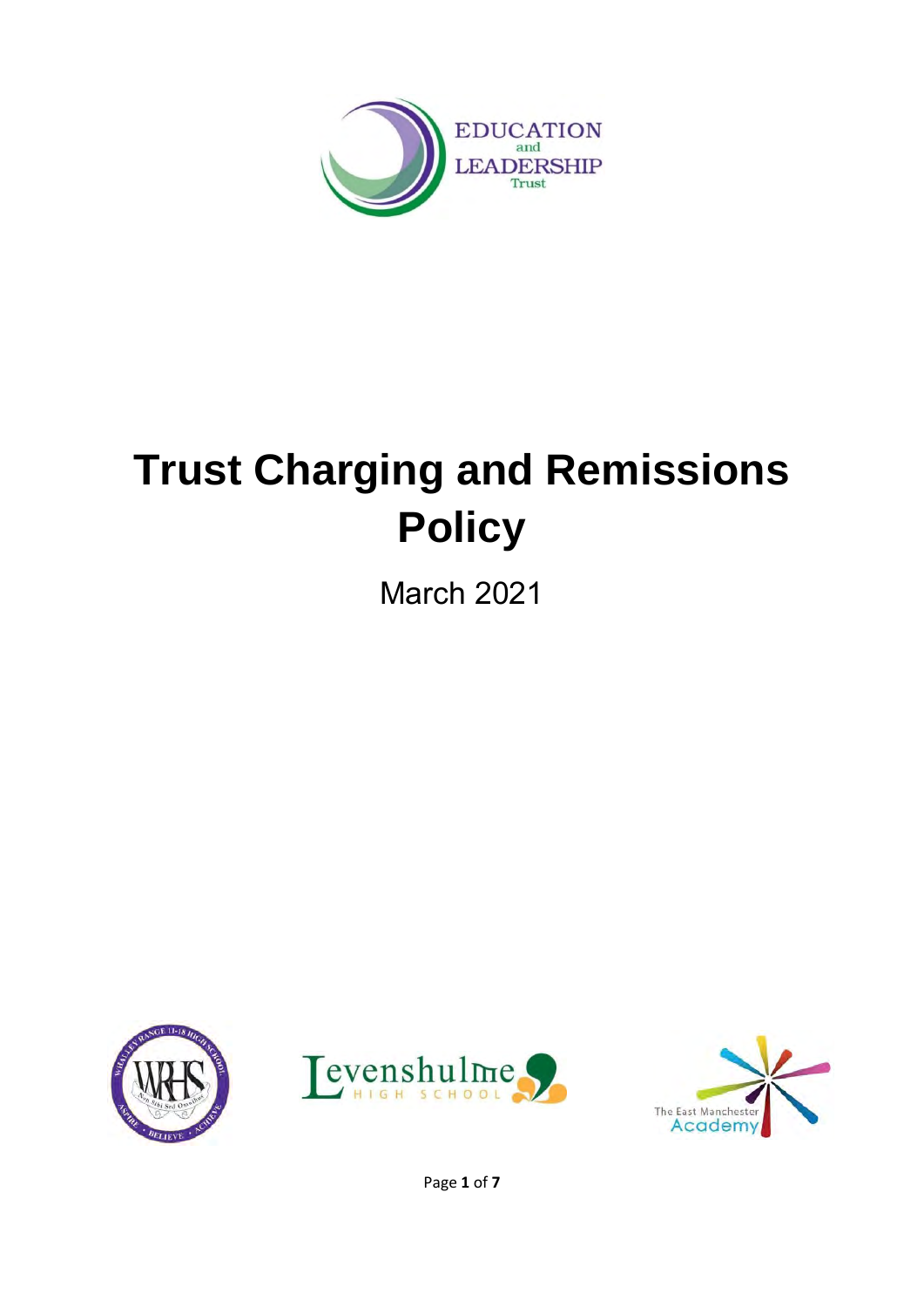#### **Contents**

|     |                                           | Page |
|-----|-------------------------------------------|------|
| 1.0 | Introduction                              | 3    |
| 2.0 | Charging                                  | 3    |
| 3.0 | <b>Remissions</b>                         | 5    |
| 4.0 | <b>Voluntary Contributions</b>            | 5    |
| 5.0 | Insurance                                 | 5    |
| 6.0 | <b>Charging and Remissions Procedures</b> | 5    |
| 7.0 | Legislation                               | 6    |
|     | Appendix - Flow Chart                     | 7    |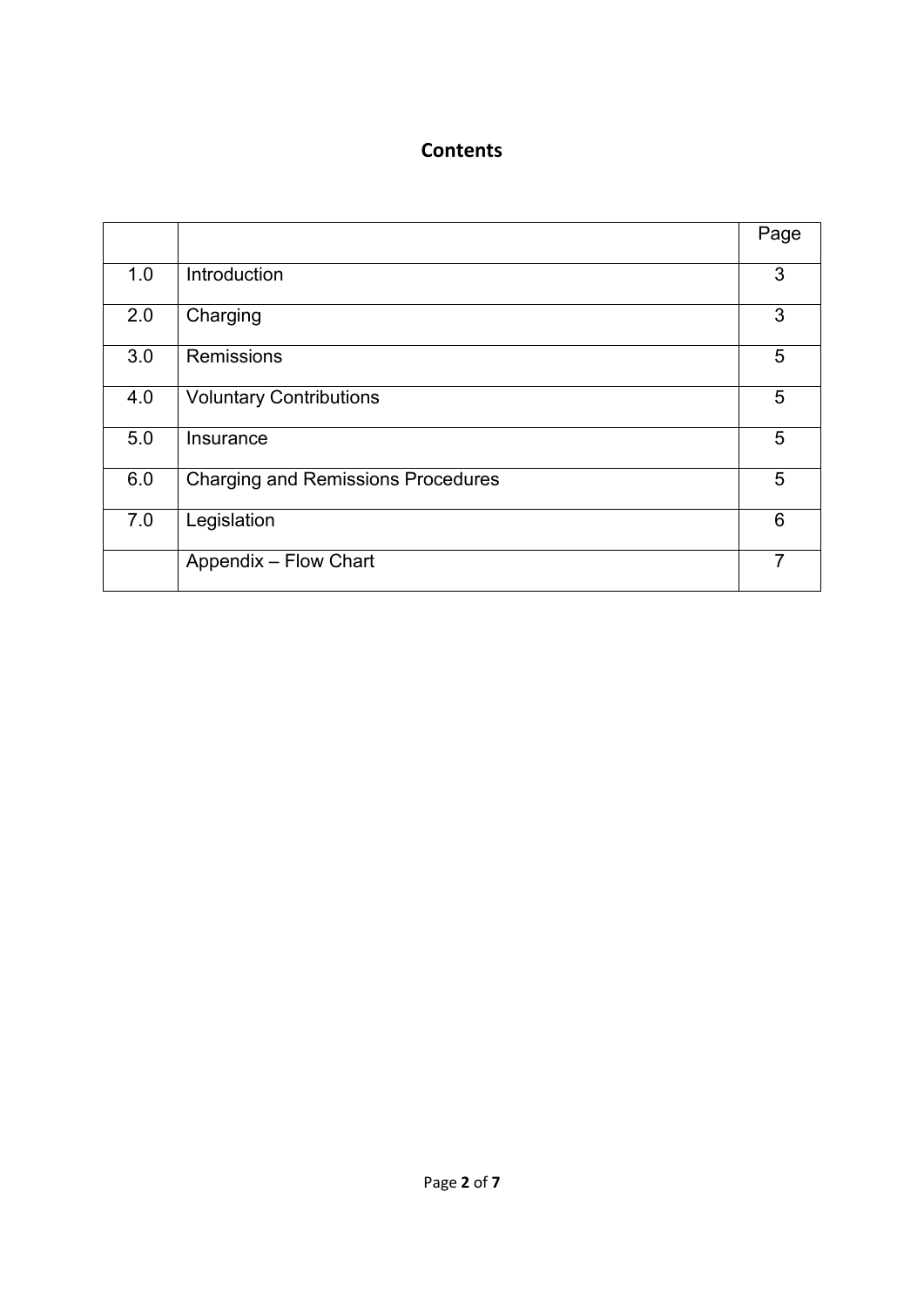## **1.0 Introduction**

Education and Leadership Trust recognises the valuable contribution that a wide range of additional activities, both as part of the curriculum but also extra-curricular activities, can make to the lives and experiences of our students; both their all-round educational experience and their personal and social development.

Additional activities include: clubs, out of school trips and visits, residentials, visits to our schools by other organisations and experiences of other environments.

# **2.0 Charging**

In line with current legislation, Education and Leadership Trust **will not charge** for:

- Admission applications to our academies
- Education provided during school hours (including the supply of any materials, books, instruments or other equipment)
- Education provided outside school hours if it is part of the national curriculum, or part of a syllabus for a prescribed public examination that the student is being prepared for at the school, or part of religious education
- Tuition for students learning to play musical instruments (individually or in groups) if the tuition is required as part of the national curriculum, or part of a syllabus for a prescribed public examination that the student is being prepared for at the school
- Entry for a prescribed public examination, if the student has been prepared for it at the school
- Examination re-sit(s) if the student is being prepared for the re-sit(s) at the school, except where the request for the re-sit is made solely by the parent/carer and not the school
- Transporting registered students to or from the school premises, where the local authority (LA) has a statutory obligation to provide transport
- Transporting registered students to other premises where the school or LA has arranged for students to be educated
- Transport that enables a student to meet an examination requirement when s/he has been prepared for that examination at the school.
- Transport provided in connection with an educational visit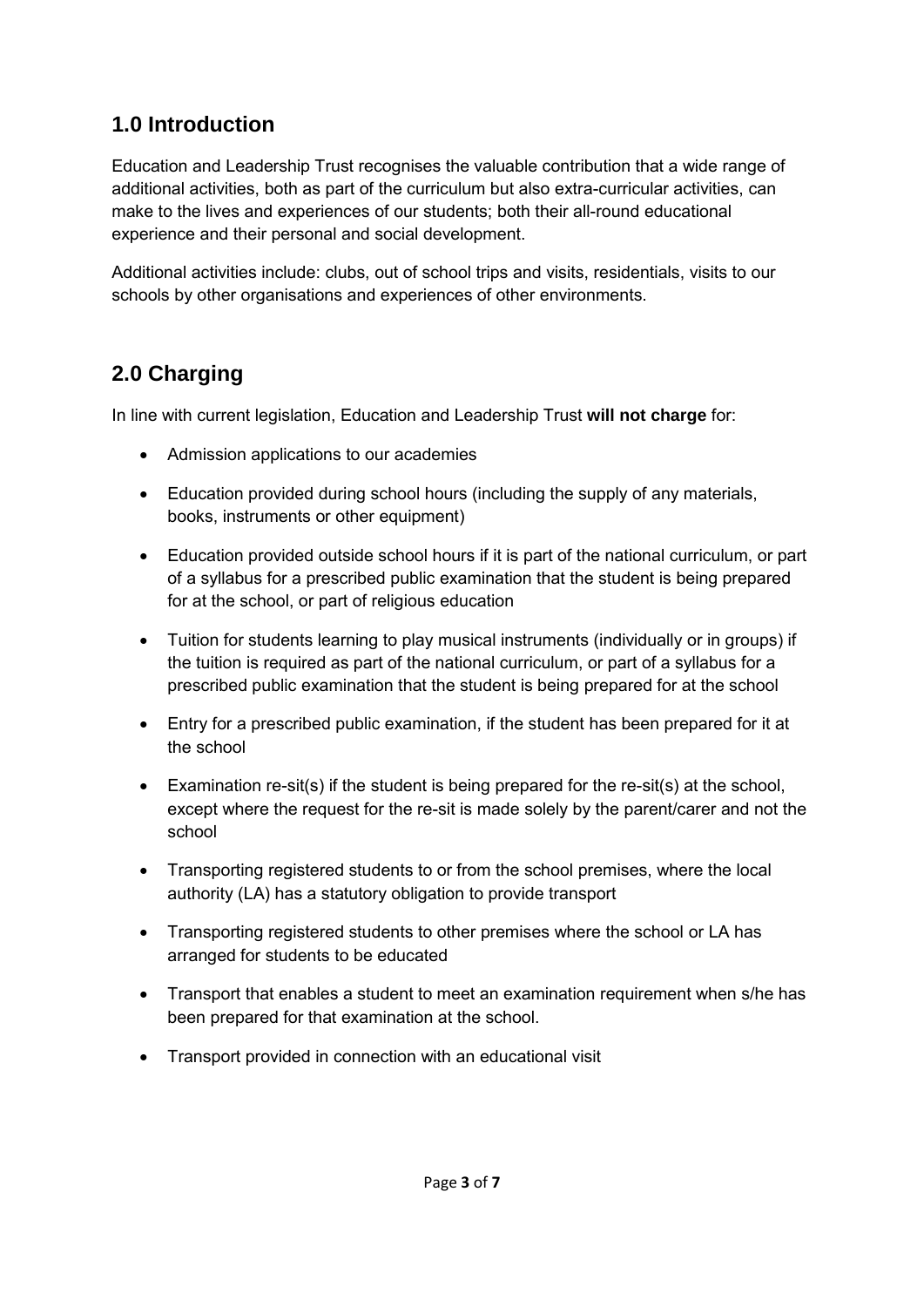Education and Leadership Trust reserves the right to **make a charge** for optional extra activities organised by our schools, in the following circumstances:

- education provided outside of school time that is not:
	- $\triangleright$  part of the national curriculum
	- $\triangleright$  part of a syllabus for a prescribed public examination that the student is being prepared for at the school
	- $\triangleright$  part of religious education
- examination entry fee(s):
	- $\triangleright$  if the student has not been prepared for the examination(s) at the school
	- $\triangleright$  if the student has not regularly attended the lessons for a particular examination subject, the examination fee may be requested, refundable if the student attends for examination
	- $\triangleright$  if, without a medical certificate to explain the reason, a student fails to complete examination requirements for any public examination for which the school has paid an entry fee, the school may seek to recover the fee from the parent/carer
	- $\triangleright$  there may be a charge for examination entry where there is a request from the parent/carer for additional subject entries to be made or for a module or a whole examination to be re-taken.
- transport (other than transport that is required to take the student to school or to other premises where the local authority/governing body have arranged for the student to be provided with education)
- board and lodging for a student on a residential visit
- extended day services offered to student (for example breakfast club, after-school clubs, tea and supervised homework sessions)
- any materials, ingredients, books, instruments, or equipment where the student's parent/carer wishes him/her to own them (or the final product)
- instrumental or vocal tuition, in limited circumstances
- library books which have been borrowed but not returned within the prescribed period
- acts of vandalism and negligence our schools reserve the right to recover part or the whole cost of damage to buildings or equipment which is the result of vandalism or negligence by a student.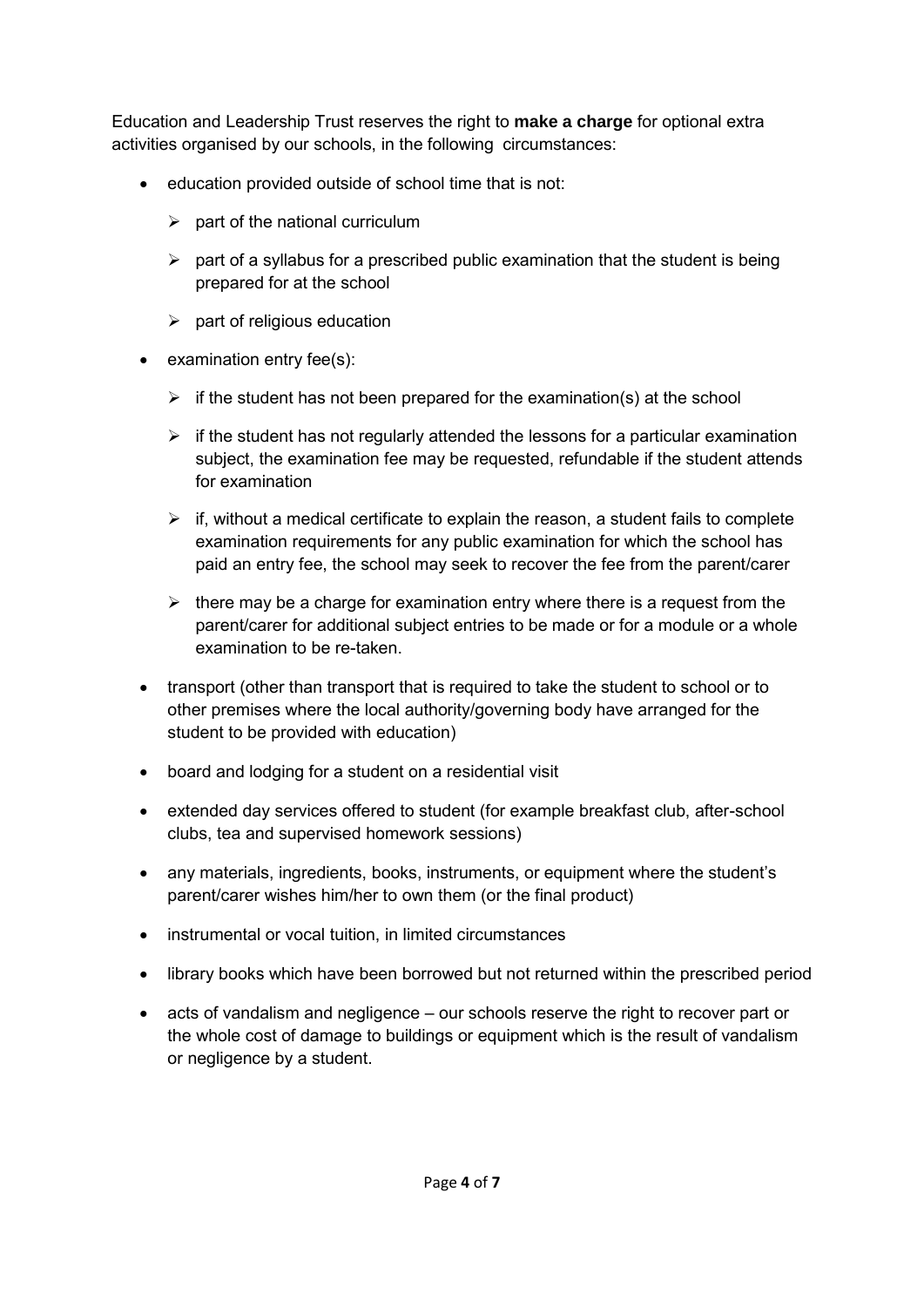#### **3.0 Remissions**

In order to remove financial barriers from disadvantaged students, Education and Leadership Trust has agreed that some activities and visits where charges can legally be made, will be offered at no charge or a reduced charge to parents/carers in particular circumstances.

Charges may be remitted in full or in part to parents/carers after considering specific hardship cases. The Trust invites parents/carers to apply to their school, in the strictest confidence, for the remission of charges in part or in full. The Headteacher in each school holds discretion to authorise remission.

## **4.0 Voluntary contributions**

Nothing in either legislation or Education and Leadership Trust's Charging Policy precludes our schools from inviting parents/carers to make voluntary contributions. Our schools should make it clear that such contributions are entirely voluntary, that children of parents/carers who do not contribute will not be discriminated against.

However, our schools will make it clear that, if insufficient contributions are received, in certain circumstances, the trip or activity may have to be cancelled.

#### **5.0 Insurance**

Any insurance costs in respect of trips or activities will not be charged.

#### **6.0 Charging and Remissions Procedures**

- staff organising a trip, visit, club or activity will notify parents/carers in advance of any likely costs. This will be done by letter, with a reply slip for parents/carers to accept the proposed costs. The letter will contain details of remission arrangements as set out in this policy
- the organising member of staff, in agreement with the school's Finance department, will set out the arrangements for collection of costs to parents/carers
- collection of unpaid or late monies will be the responsibility of the school's Finance department
- the school will keep accounts of all trips, visits, clubs or activities.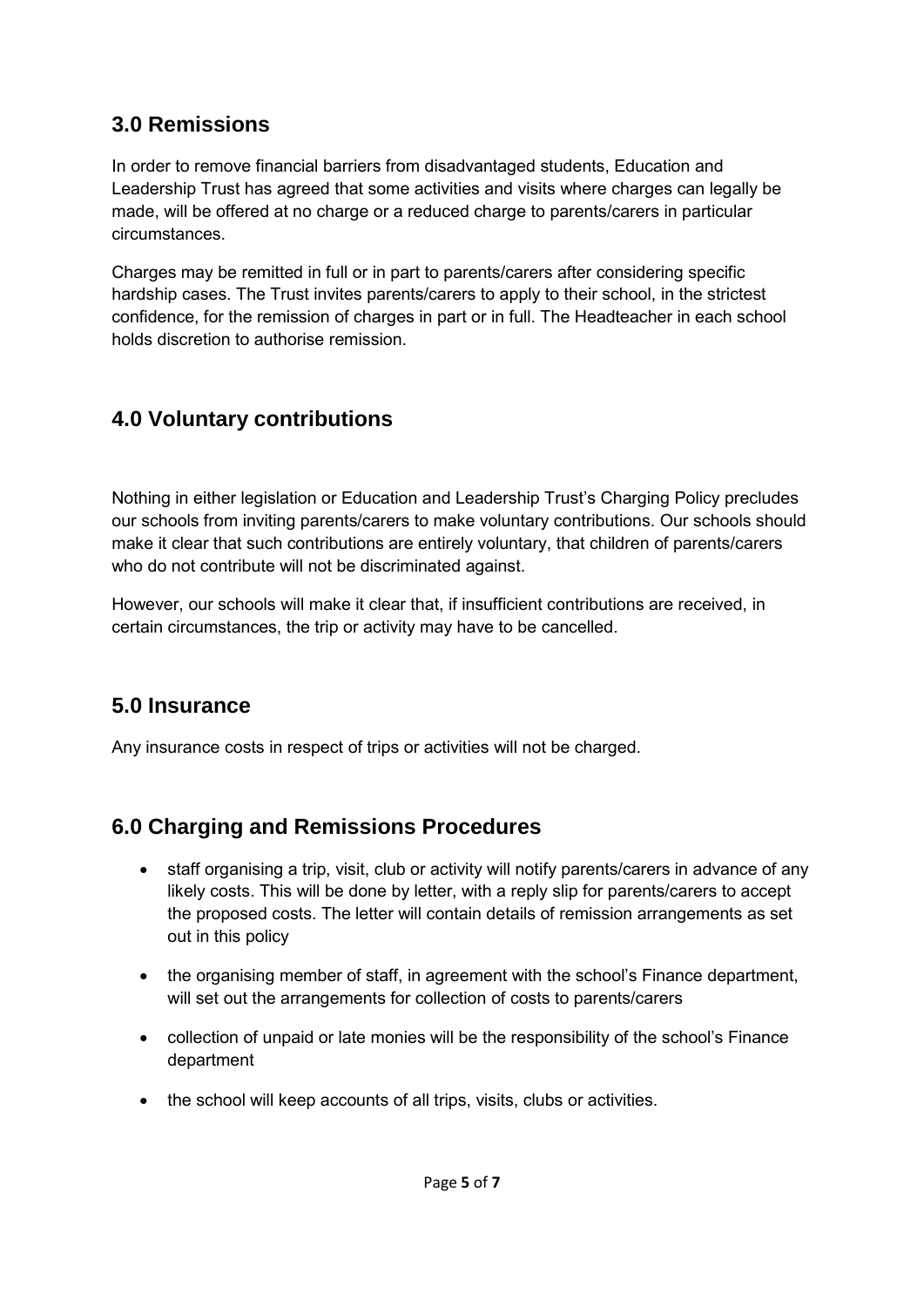# **7.0 Legislation**

This policy has been written in accordance with sections 449-462 of the Education Act 1996.